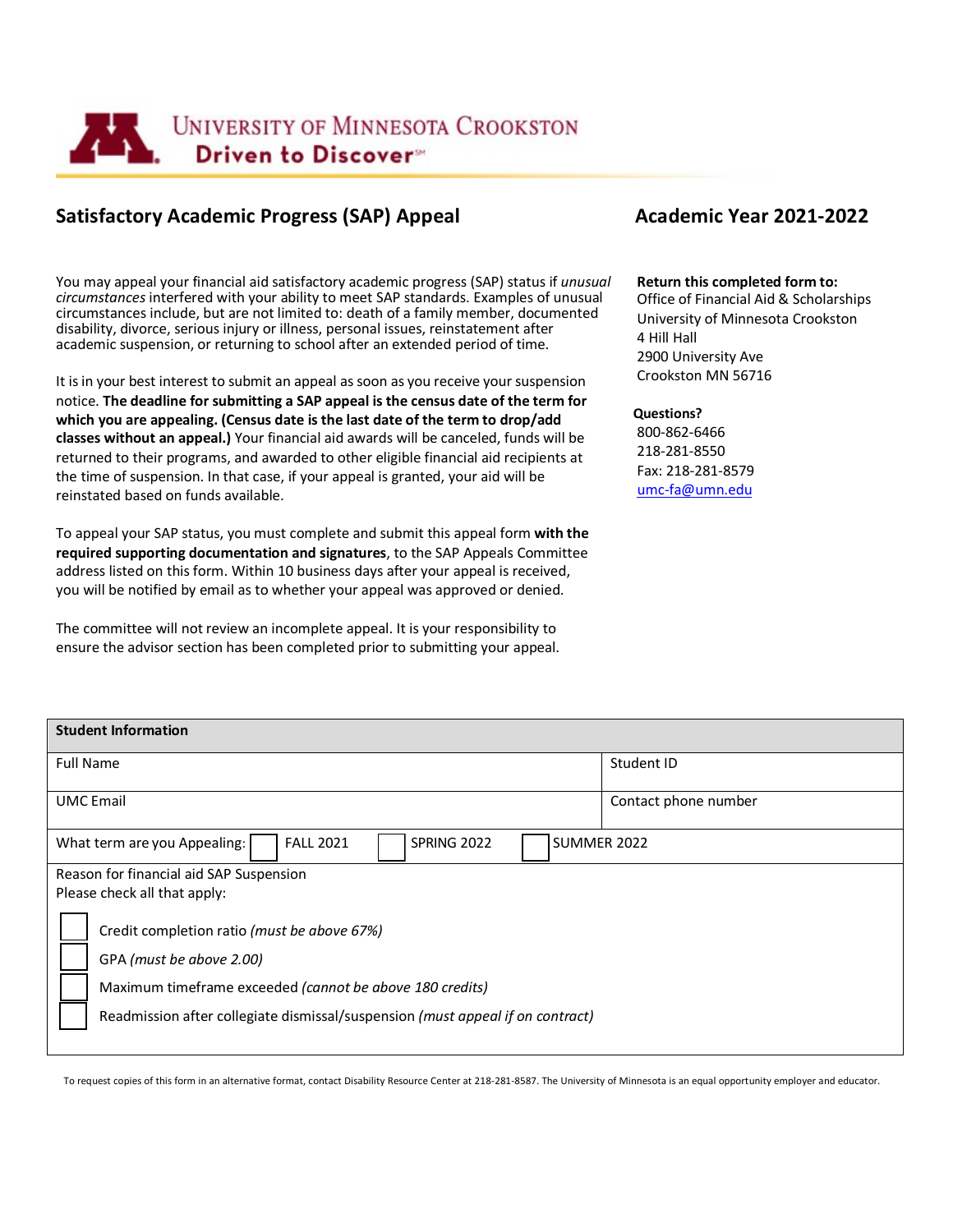### **Explain your unusual circumstances**

You must attach appropriate supporting documentation to this form according to these guidelines:

- If a family member or significant person in your life has died, please attach a copy of the obituary or death certificate.
- If you, a family member, or significant person your life has had a seriousillness, accident, or injury, please attach a statement from a doctor or other professional third party, and/or a police report, and/or a hospital bill.
- If you or your parent has had a divorce, please attach a copy of a letter from an attorney or divorce decree.
- If you have experienced personal problems or issues with your spouse, family, orroommate, please attach a statement from a doctor, counselor, lawyer, or other professional third party.
- If you have reduced your work schedule to allow for more time in which to study, please provide a letter from your employer.
- If you are appealing for Maximum Time Frame, please explain why you have not received your intended degree within the allowed time frame.

Be specific in describing factors that caused you to fail to meet SAP standards. Attach supporting documents and any additional pages (if necessary to complete your statement).

## **Explain what has changed that will allow you to meet SAP standards**

Be specific in describing the actions you will take to improve your academic performance.